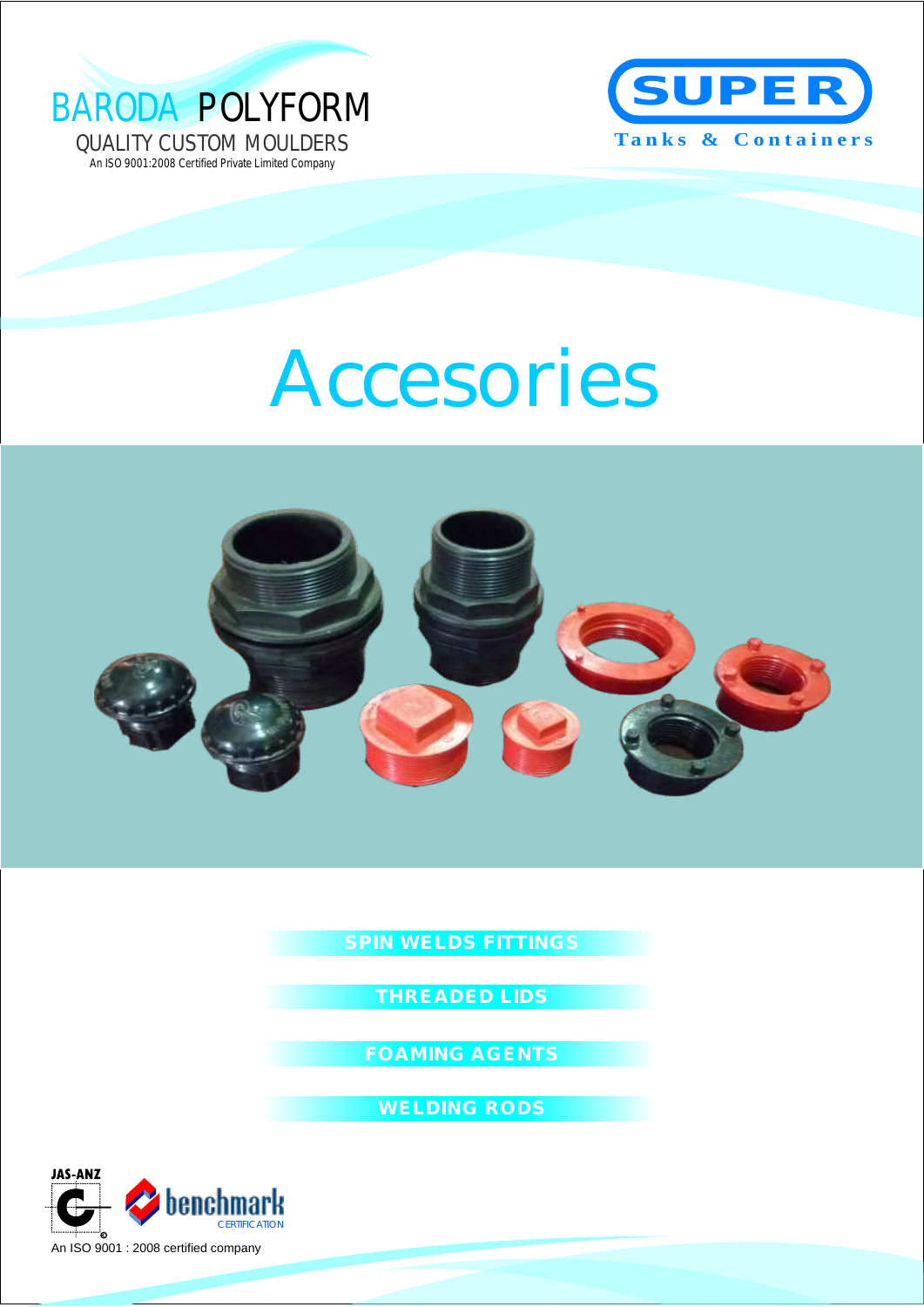

## **Tank Connectors & Breathers**

We have a wide range of Tank Connectors & Breathers. We supply them with the required equipment to apply on water tanks and chemical tanks etc.



#### Tank Connector (Pipe with Pipe)



|                | Connector (Pipe with Pipe) |              |                |
|----------------|----------------------------|--------------|----------------|
|                | $2n$ inch                  | Size (in MM) | Size (in Inch) |
| $\overline{A}$ | ID                         | 46           | 1.81           |
|                |                            |              |                |
|                | $1.5$ " inch               | Size (In MM) | Size (in Inch) |
| A              | ID                         | 30           | 1.18           |
|                |                            |              |                |
|                | 1" inch                    | Size (In MM) | Size (in Inch) |
|                | ID                         | 30           | 1.18           |

#### Tank Connector (Tank with Pipe)



|   | Connector (Tank with Pipe)     |              |                |
|---|--------------------------------|--------------|----------------|
|   | 2" inch                        | Size (in MM) | Size (in Inch) |
| A | OD                             | 58           | 2.28           |
| B | ID                             | 45           | 1.77           |
|   |                                |              |                |
|   | $1.5"$ inch                    | Size (In MM) | Size (in Inch) |
| A | OD                             | 47           | 1.85           |
| B | ID                             | 39           | 1.54           |
|   |                                |              |                |
|   | $1$ " inch                     | Size (In MM) | Size (in Inch) |
| A | <b>OD</b>                      | 33           | 1.30           |
| B | ID                             | 26           | 1.02           |
|   |                                |              |                |
|   | 1" inch (Different OD of both) | Size (In MM) | Size (in Inch) |
| A | <b>OD</b>                      | 42           | 1.65           |
| B | ID                             | 31           | 1.22           |
|   |                                |              |                |
|   | 3/5" inch                      | Size (In MM) | Size (in Inch) |
| A | <b>OD</b>                      | 25           | 0.98           |
| B | ID                             | 19           | 0.75           |
|   |                                |              |                |

### Breather GDust proof and Insect proof



|   | Air Vent     |              |                |
|---|--------------|--------------|----------------|
|   | 1" inch      | Size (in MM) | Size (in Inch) |
| A | OD.          | 32           | 1.26           |
|   |              |              |                |
|   | $1.5$ " inch | Size (In MM) | Size (in Inch) |
| A | OD           | 20           | 0.79           |
|   |              |              |                |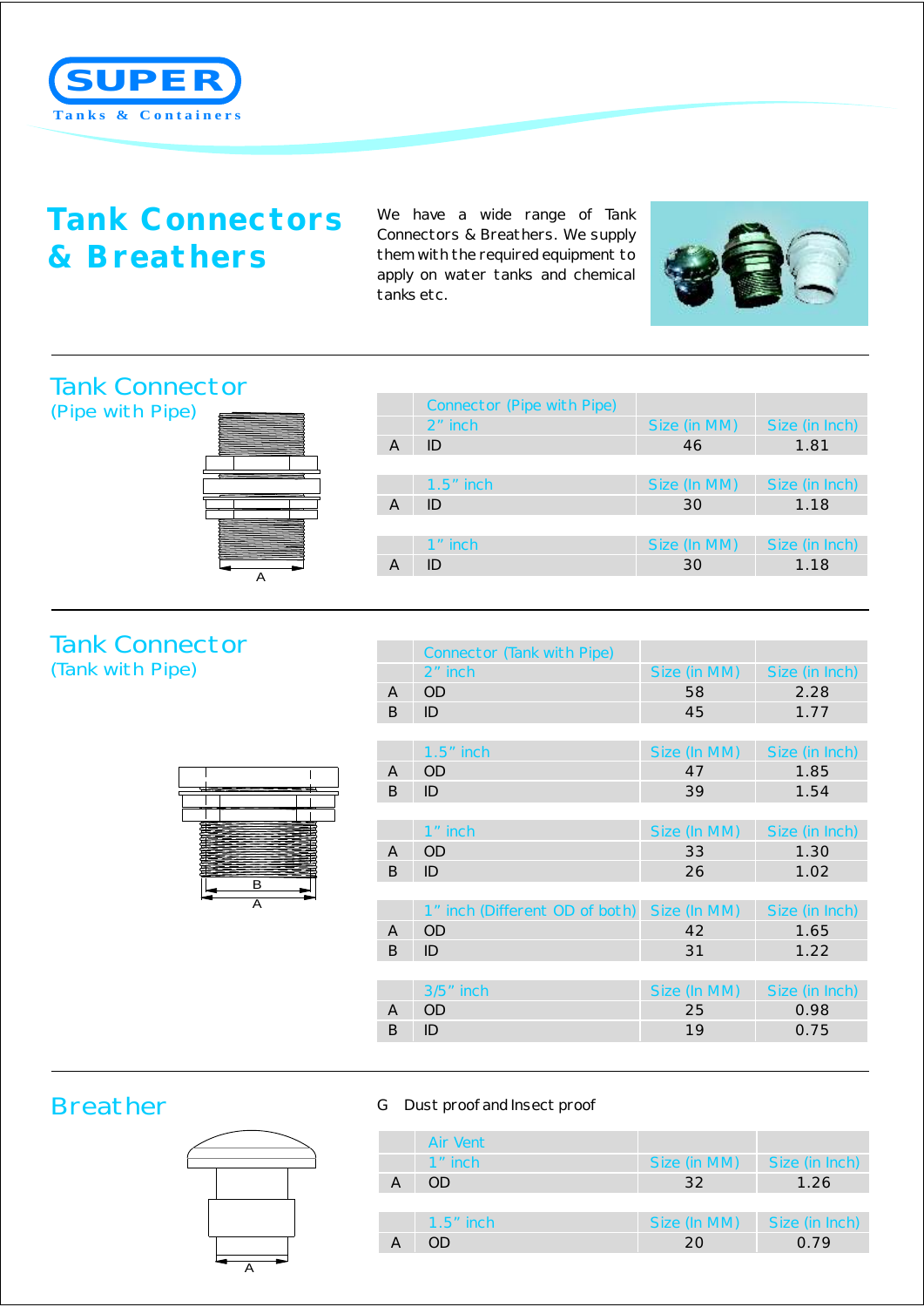

# **Spin welds fittings**

We mould a wide range of spin weld fittings with tools and supply them with the required equipment to apply on fuel tanks, water tanks, road barriers, marine products etc.



## Dead Plug



|               | <b>Dead Plug</b> |              |                |
|---------------|------------------|--------------|----------------|
|               | $1.5"$ inch      | Size (in MM) | Size (in Inch) |
| A             | W                | 50           | 1.97           |
| B             | <b>OD</b>        | 46           | 1.81           |
| C             | H                | 27           | 1.06           |
|               |                  |              |                |
|               | 1" inch          | Size (In MM) | Size (in Inch) |
| A             | W                | 35           | 1.33           |
| B             | <b>OD</b>        | 32           | 1.25           |
| $\mathcal{C}$ | H                | 25           | 0.93           |
|               |                  |              |                |
|               | $0.5"$ inch      | Size (In MM) | Size (in Inch) |
| A             | W                | 24           | 0.94           |
| B             | <b>OD</b>        | 20           | 0.79           |
| C             | Н                | 3            | 0.12           |

#### Spin welds (With Inner Thread)



|       | Spin Weld with inner thread |              |                |
|-------|-----------------------------|--------------|----------------|
|       | $1.5"$ inch                 | Size (in MM) | Size (in Inch) |
| A     | W                           | 71           | 2.80           |
| B     | <b>OD</b>                   | 58           | 2.28           |
| C     | H                           | 16           | 0.63           |
| D     | ID                          | 45           | 1.77           |
|       |                             |              |                |
|       | 1" inch                     | Size (In MM) | Size (in Inch) |
| A     | W                           | 55           | 2.17           |
| B     | <b>OD</b>                   | 40           | 1.57           |
| C     | H                           | 24           |                |
| 0.94D |                             | ID           | 1.18           |

#### Spin welds (With Top Side Blind)



|               | Spin Weld |              |                |
|---------------|-----------|--------------|----------------|
|               | 1.5" inch | Size (in MM) | Size (in Inch) |
| A             | W         | 71           | 2.80           |
| B             | <b>OD</b> | 59           | 2.32           |
| $\mathcal{C}$ | H         | 21           | 0.83           |
|               |           |              |                |
|               | 1" inch   | Size (In MM) | Size (in Inch) |
| A             | W         | 55           | 2.17           |
| B             | <b>OD</b> | 44           | 1.73           |
| C             | Н         | 25           | 0.98           |
|               |           |              |                |